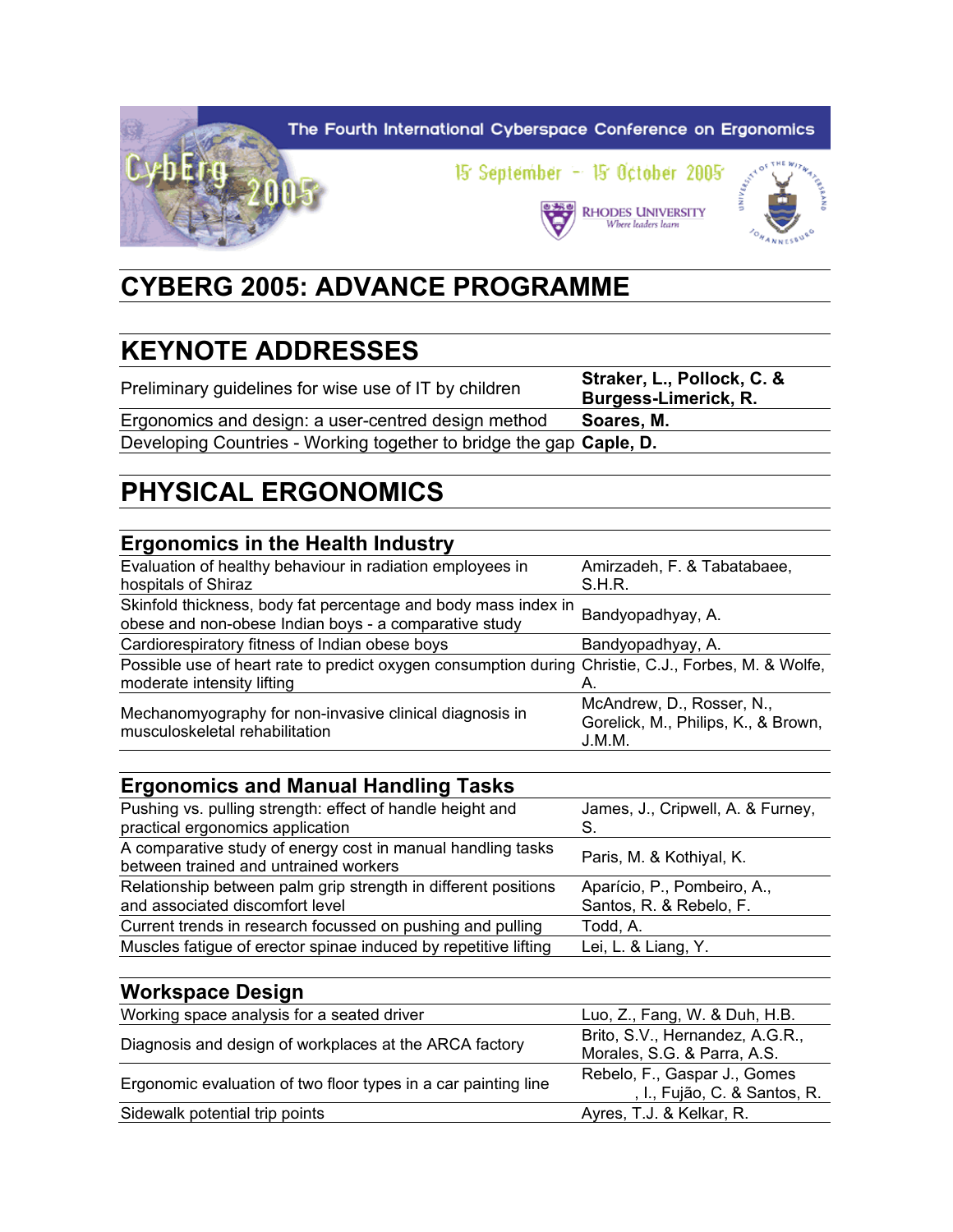| <b>Ergonomics &amp; Visual Displays</b>                                                                                                  |                            |
|------------------------------------------------------------------------------------------------------------------------------------------|----------------------------|
| The classification of vigilance tasks in the real world: closed<br>circuit television surveillance operators, a case study               | Donald, F.                 |
| Spatial stimulus-response (S-R) compatibility for auditory<br>signals in transverse and longitudinal orientations                        | Lee, F.C.H. & Chan, A.H.S. |
| Development of a simulation to facilitate visualization of the<br>pilot's field of view afforded by the aircraft and aerodrome<br>design | Khoo, E. & Lim, K.Y.       |
| Visual Lobe Measurement System (VILOMS) for Lobe<br>Characterization                                                                     | Chan, A.H.S. & So, D.K.T.  |
|                                                                                                                                          |                            |
| <b>Gait and Physiology</b>                                                                                                               |                            |
| mi stal stoli sala sa sa sa kalendar sa sa sa katika la kata sa sa                                                                       |                            |

| Physiological and perceptual responses of female debarkers<br>during forestry work                            | Christie, C.J. & Scott, P.A.                   |
|---------------------------------------------------------------------------------------------------------------|------------------------------------------------|
| Physiological stress on women at work: ergonomic<br>considerations                                            | Vinay, D. & Sharma, S.                         |
| A comparison of gait characteristics between Korean and<br>Western people for establishing Korean normal data | Ryu, T., Choi, H., Choi, H.S. &<br>Chung, M.K. |
| Effects of alcohol exposure on simulated maritime navigational<br>ability                                     | Kim, H., Yang, C., Lee, B. & Yang,             |
| Pilot study: lower extremity characterization protocol                                                        | Macduff, L.                                    |
| <b>Ergonomics &amp; Accessibility</b>                                                                         |                                                |

| Comprehension of safety signs: internal and external variables<br>influences and comprehension difficulties by disabled people | Duarte, M.E.C. & Rebelo, F.                               |
|--------------------------------------------------------------------------------------------------------------------------------|-----------------------------------------------------------|
| An ageing population - a complex polemic paradigm                                                                              | Gibbs, S.                                                 |
| Product design features for the needs and feelings of people<br>aged 60 and above: Hong Kong case study                        | Lo, C.T.C. & Ho, K.L.J.                                   |
| A methodology to evaluate the degree of accessibility                                                                          | Vilar, E.P., Filgueiras, E.V.,<br>Sergio, J. & Rebelo, F. |

### **COGNITIVE ERGONOMICS**

#### **Cognitive issues in Ergonomics**  Neo-symbiosis; A tool for diversity Griffith, D. The semiotics of control room situation awareness Hugo, J. Influence of user-related factors on presence<br>
a Coording Processing T & Saari, T. News structure in the press: a study of the applicability according to the analysis proposed by Van Dijk Schmitt, V., Fialho, F.A.P. & Travassos, L.P. Does risk recognition affect worker's hearing protection Boes has recognition affect worker's riearing protection exercise. P.M. & Miguel, A.S. utilisation rate? An investigation of the sentiments of having a dog for the design <sub>Yeung,</sub> C.W. & Ho, J.K.L.<br>of a toy dog

### **E-learning issues**

Teaching human-machine systems engineering through ereaching numan-machine systems engineering unough e-<br>learning: challenges, opportunities and tools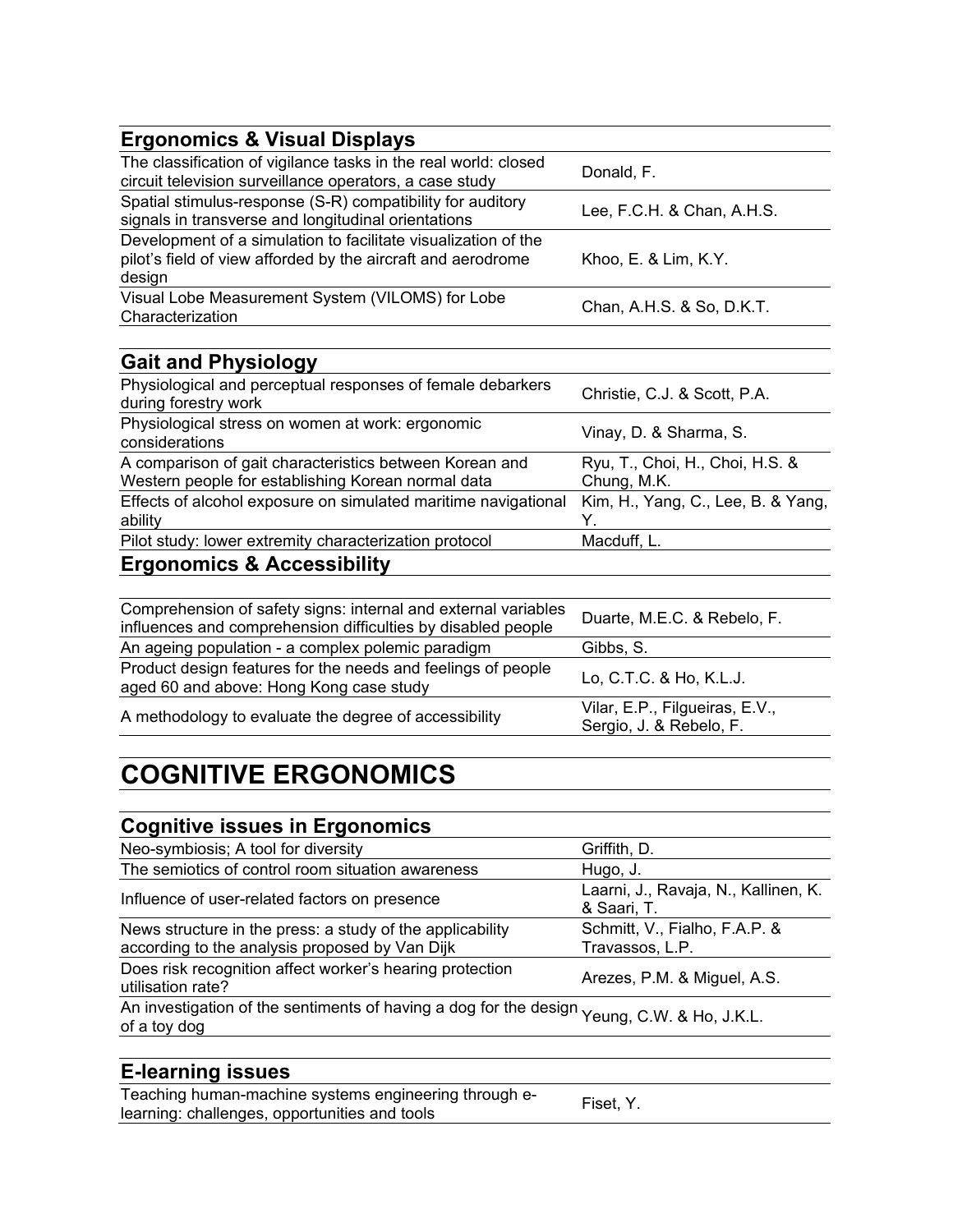| Enriching class teaching with ET                                      | Gibbs, S. & Thompson, D.                                     |
|-----------------------------------------------------------------------|--------------------------------------------------------------|
| Culture-centred interface design guidelines for web-based<br>tutorial | Kim, H.N., Nam, C.S., Smith-<br>Jackson, T.L. & Scales, W.A. |
| Videoconferencing system for high school classroom<br>environments    | Yeung, J.                                                    |

#### **Human Computer Interaction Theory**

| <u>HAMAN YOMIYALGI MILGI AGLION TIIGOI Y</u>                                                           |                |
|--------------------------------------------------------------------------------------------------------|----------------|
| Notions of thoroughness, efficiency, and validity: are they valid<br>in HCI practice?                  | Lindegaard, G. |
| Overcoming encumbrances on the road to good theory: HCI as<br>a catalyst for unified cognitive science | Boring, R.L.   |
| The role of knowledge in the cyber world                                                               | Duchastel, P.  |
| Concomitants of computer anxiety amongst peri-urban South<br>African males                             | Fisher, J.     |
|                                                                                                        |                |

#### **Knowledge Management**

| Multiple intelligence imagetic scenarios for leadership vision<br>communication                                                                                                                                                | Carvalho, M.A., Fialho, F.A.P &<br>Travassos, L.P. |
|--------------------------------------------------------------------------------------------------------------------------------------------------------------------------------------------------------------------------------|----------------------------------------------------|
| Competencies and strategies for organisational intelligence                                                                                                                                                                    | Tamayo, H.V.B. & Fialho, F.A.P.                    |
| Administration of the knowledge and modelling of a system of<br>information for the current process of distribution and donation<br>of blood for the unit of collection and transfusion of Ariquemes-<br><b>UCTA using UML</b> | Abreu, E.F. & Bogarin, J.                          |
| SISCOP: A system of information for control and management<br>of a penitentiary system                                                                                                                                         | De Abreu, E.F. & Giacon, J.                        |
| A proposal for the modelling of knowledge in the transplanting of De Abreu, E.F. & dos Santos,<br>the bony medulla                                                                                                             | M.D.S.                                             |
|                                                                                                                                                                                                                                |                                                    |

| <b>Evaluation of Online Experiences</b>                                                                                                                                      |                                         |
|------------------------------------------------------------------------------------------------------------------------------------------------------------------------------|-----------------------------------------|
| A comparative study of the degree of knowledge of users of<br>Internet with emphasis on the wireless technology in the city of<br>Ariquemes-RO - Brazil, in the year of 2004 | De Abreu, E.F. & do Nascimento,<br>R.F. |
| Preliminary usability analysis of an e-government web portal.                                                                                                                | Arezes, P.                              |
| Usability experiences with South African online banking                                                                                                                      | Kruger, I. & Thatcher, A.               |
| Visual design for a webpage                                                                                                                                                  | Siu, H.H.Y. & Ho, J.K.L.                |
| Information seeking behaviours and cognitive strategies in<br>different search tasks on the WWW                                                                              | Thatcher, A.                            |
|                                                                                                                                                                              |                                         |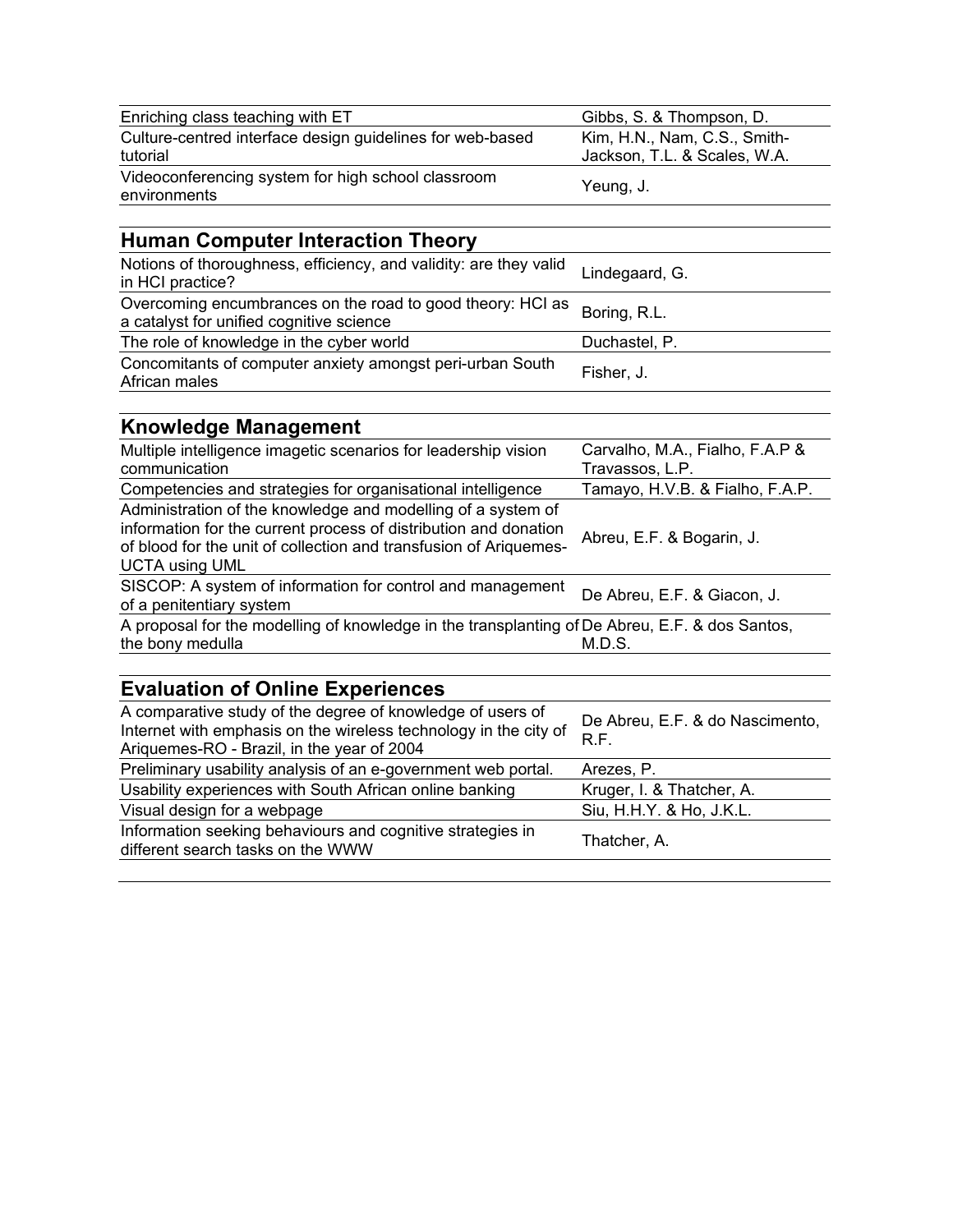# **ORGANISATIONAL ERGONOMICS**

| <b>Community-based Ergonomics Interventions</b>                                                                              |                                                 |
|------------------------------------------------------------------------------------------------------------------------------|-------------------------------------------------|
| Nopal industrialization project in San Bernadino Tlaxcalancingo                                                              | Lazcano, O.P. &<br>Barrientos, G.L.             |
| Ergonomics in the improvement of rural transport in sub-<br>Saharan Africa                                                   | O'Neill, D.                                     |
| Low cost ergonomic interventions in the packaging industry                                                                   | Stanchev, V.                                    |
|                                                                                                                              |                                                 |
| <b>Organising Work</b>                                                                                                       |                                                 |
| Principal components analysis of the aspects of work in<br>telecommunication services                                        | Nag, P.K., Poddar, E. &<br>Nag, A.              |
| Scientific management meets information technology: uses and<br>abuses of call centre technology in South Africa             | Miller, K. & Fisher, J.                         |
| Human factor problems in Russian power industry                                                                              | Vasilieva, I.                                   |
|                                                                                                                              |                                                 |
| <b>Participative Ergonomics</b>                                                                                              |                                                 |
| Ergonomic analysis of the thermal environment: A case study<br>for companies of the Alpaca textile sector of Arequipa - Peru | Huaman, E.A.F.C. &<br>Fialho, F.A.P.            |
| Roles of farmer trainers for participatory ergonomics in<br>agriculture                                                      | Kogi, K. Kawakami, T.,<br>Ujita, Y., Khai, T.K. |
| Social and ecological brick making project in Cholula, Puebla,<br>México                                                     | Barrientos, G.L. &<br>Lazcano, O.P.             |
| Participatory Ergonomics in meat processing                                                                                  | Caple, D.                                       |
|                                                                                                                              |                                                 |

## **GENERAL ERGONOMIC ISSUES**

### **Educating people about Ergonomics**

| Advantages and disadvantages of rating and ranking journals in<br>the field of ergonomics                                                       | Dul, J.                              |
|-------------------------------------------------------------------------------------------------------------------------------------------------|--------------------------------------|
| Educational ergonomics: applying ergonomics to higher<br>education institutions                                                                 | Mokdad, M.                           |
| Development of the concept of ergonomics at household level<br>through a specially designed training module for house wives                     | Chaudhary, N. & Vinay, D.            |
| A study comparing the human process of learning and the<br>process of artificial learning through artificial neural networks                    | De Abreu, E.F. & Januario,<br>L.K.F. |
| Study about viability of the use of pedagogic techniques to aid in<br>sick children's recovery in the hospitals in the city of Redenção-<br>PA. | De Abreu, E.F. & Sousa,<br>V.M.      |
| 'Transdisciplinarity' a new opportunity for team problem solving<br>between, across and beyond the disciplines? - A case study                  | Toft, Y. & Joubert, D.               |
|                                                                                                                                                 |                                      |